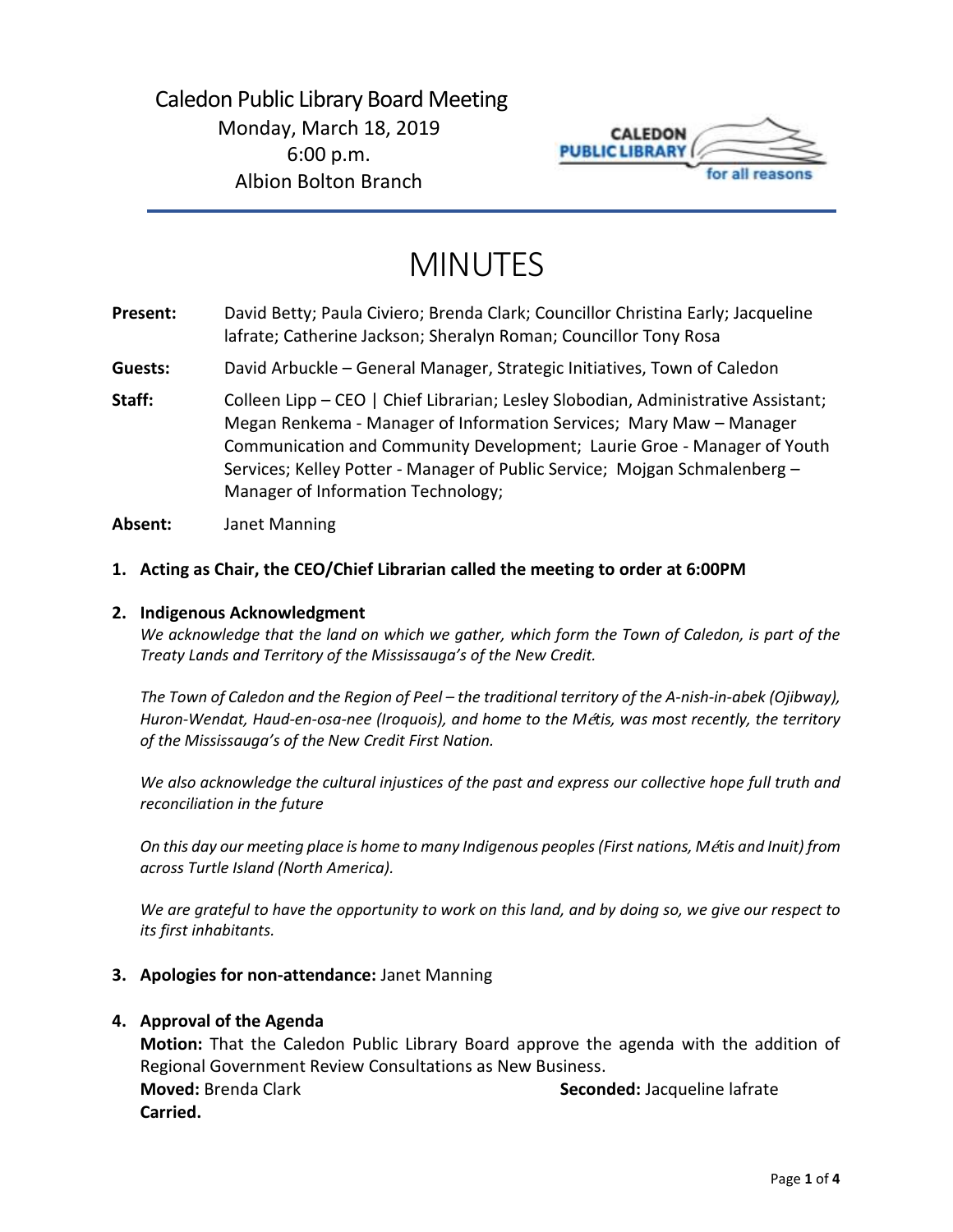# **5. Disclosure of pecuniary interest:** None

*Catherine Jackson arrived at 6:22 PM*

#### **6. Presentations**

**a. Library Board Orientation – Session 1**

The CEO/Chief Librarian provided an overview of the structure of the Library Board and its meetings. Highlights of library services and the roles and responsibilities of each department were also shared.

### **7. Consent Agenda**

- **a. Minutes of the January 21, 2019 meeting**
- **b. CEO/Chief Librarian's Report**
- **c. Strategic Actions Update**
- **d. Correspondence**
	- i. Barbara Franchetto, Southern Ontario Library Service re: Welcome to new term – February 19, 2019
	- ii. Colleen Lipp, Caledon Public Library re: Enhanced hours of operations at Caledon east Branch – March 5, 2019
	- iii. Marty Harrison, Friends of Caledon Public Library March 13, 2019

**Motion:** That the Caledon Public Library Board receive all reports and correspondence within the consent agenda.

**Carried.** 

**Moved:** Paula Civiero **Seconded:** Catherine Jackson

#### **8. Business arising from the minutes:** None

#### **9. Staff Reports**

#### **a. Treasurer's Report and Financial Statements**

**Motion:** That the Caledon Public Library Board receive the Treasurer's Report and related financials; and,

That the Caledon Public Library Board direct the CEO/Chief Librarian to draft correspondence to Town Council and the Town Treasurer confirming the Board's call for the creation of dedicated reserves in support of library services and charitable revenues.

**Carried.**

**Moved:** Sheralyn Roman **Seconded:** Councillor Tony Rosa

**b. Library Board Meeting Schedule 2019 Motion:** That the Caledon Public Library Board receive and adopt the proposed schedule of Board meetings for the remainder of 2019. **Moved:** Councillor Christina Early **Seconded:** Paula Civiero **Carried.**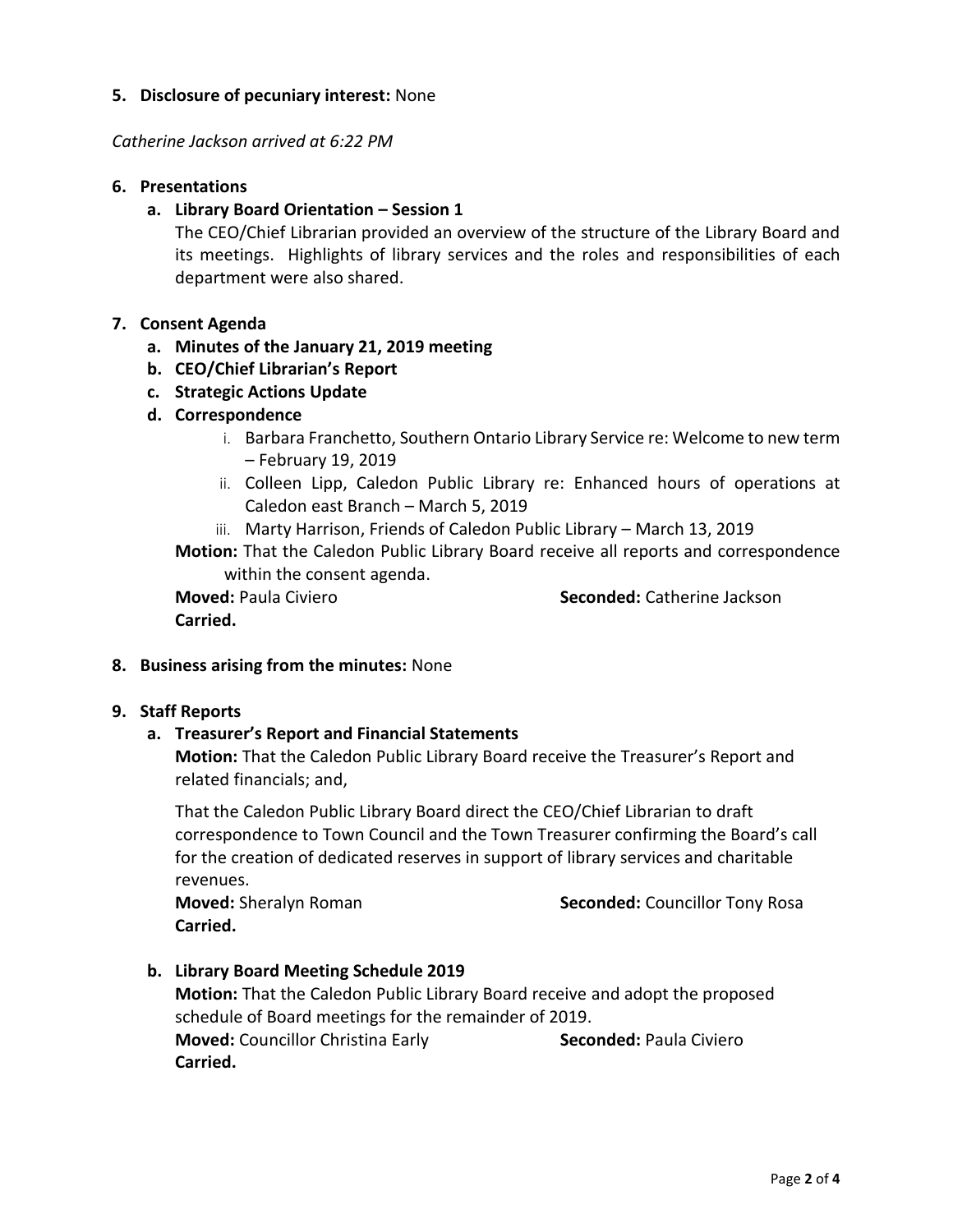# **c. Casual Employee Wage Recommendation**

**Motion:** That the Caledon Public Library Board approve the application of a 1.75% Cost of Living Allowance for all Casual employees retroactively to January 1, 2019. **Moved:** Brenda Clark **Seconded:** David Betty **Carried.** 

# **d. CEO/Chief Librarian Assessment Process and Goals for 2018/19**

**Motion:** That the Caledon Public Library Board receive the CEO Performance Assessment and Planning Form and previously approved CEO/Chief Librarian Goals for 2018-19.

**Moved:** Councillor Tony Rosa **Seconded:** Paula Civiero **Carried.**

### **10. Board and Committee Reports:** None

#### **11. New Business:**

### **a. Election of Chair**

The CEO/Chief Librarian requested nominations for the positon of Board Chair for a term of two years.

The CEO/Chief Librarian also advised the Board that Past-Chair Janet Manning had indicated her willingness to be considered for the role of Chair for the current two-year term.

Receiving no further nominations for the role of Board Chair, the CEO/Chief Librarian declared the nominations closed.

**Motion:** That the Caledon Public Library Board approve the appointment of Janet Manning as Chair for a term of two years to end on December 31, 2020 or until such a time that a new Chair is in place.

**Carried.**

**Moved:** Paula Civiero **Seconded:** Councillor Christina Early

# **b. Regional Government Review Consultation**

In the absence of a report, a brief discussion was had regarding the call for public consultation regarding the provincial review of regional government.

**Motion:** That the Caledon Public Library Board direct the CEO/Chief Librarian to draft related correspondence on behalf of the Board for their consideration at the April 15 meeting.

**Moved:** Councillor Tony Rosa **Seconded:** David Betty **Carried.**

# **12. Board Work Plan**

# **a. 2019 Work Plan Review**

**Motion:** That the Caledon Public Library Board approve the 2019 Work Plan. **Moved:** Brenda Clark **Seconded:** David Betty **Carried.**